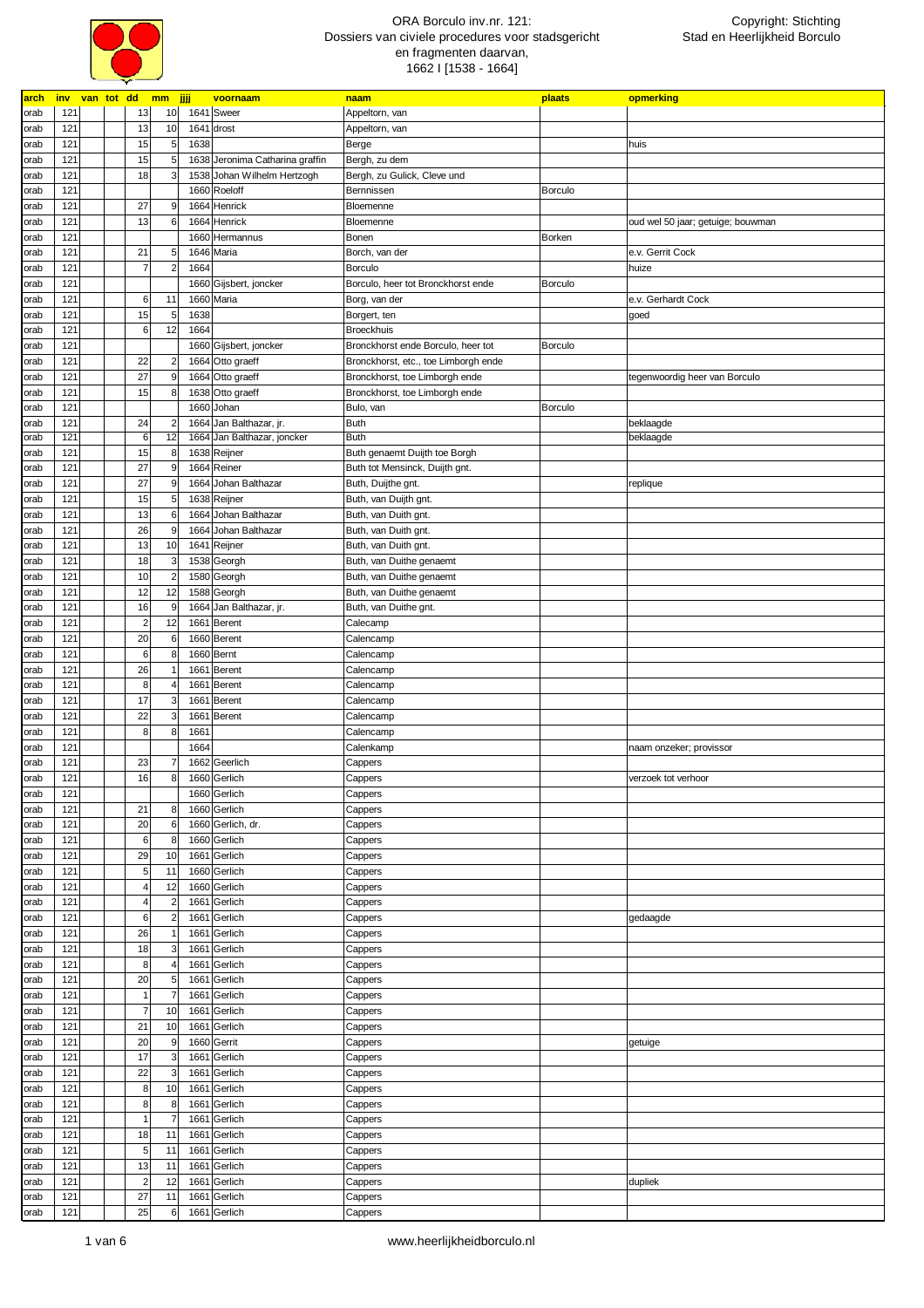

| arch | inv van tot dd mm jjjj |  |                |                 |         | voornaam                    | naam                          | plaats   | opmerking                                              |
|------|------------------------|--|----------------|-----------------|---------|-----------------------------|-------------------------------|----------|--------------------------------------------------------|
| orab | 121                    |  |                | $2 \vert$       |         | 1661 Gerlich                | Cappers                       |          |                                                        |
| orab | 121                    |  | 24             | $\overline{2}$  |         | 1662 Gerlich                | Cappers                       |          |                                                        |
| orab | 121                    |  | 3              | 3               |         | 1662 Gerlich                | Cappers                       |          |                                                        |
| orab | 121                    |  | 26             |                 |         | 1662 Gerlich                | Cappers                       |          |                                                        |
|      | 121                    |  | 28             |                 |         | 1662 Gerlich                |                               |          |                                                        |
| orab |                        |  |                |                 |         |                             | Cappers                       |          |                                                        |
| orab | 121                    |  |                | 6               |         | 1662 Gerlich                | Cappers                       |          |                                                        |
| orab | 121                    |  | 15             |                 | 1661    | Marcus                      | Christiaen                    |          | bewoner van huis                                       |
| orab | 121                    |  | 22             | 3               | 1661    | Marcus                      | Christiaen                    |          |                                                        |
| orab | 121                    |  | 8              | 10              | 1661    | Marcus                      | Christiaen                    |          |                                                        |
| orab | 121                    |  | 18             | 11              | 1661    | Marcus                      | Christiaen                    |          | verweerder                                             |
| orab | 121                    |  | 20             | 5 <sub>5</sub>  | 1661    | Marcus                      | Christiaen                    |          |                                                        |
| orab | 121                    |  |                |                 | 1661    | Marcus                      | Christiaen                    |          |                                                        |
| orab | 121                    |  | 23             |                 | 1662    | Marius                      | Christiaens                   |          | beklaagde                                              |
| orab | 121                    |  | 12             | 6               | 1648    | Johan                       | Christiaens                   |          | e.v. Agnes Coenen; eiser                               |
| orab | 121                    |  | 16             | 8               |         | 1660 Marcus                 | Christiaens                   |          | bewoner van huis; plaats delict                        |
|      |                        |  |                |                 |         |                             |                               |          |                                                        |
| orab | 121                    |  |                |                 |         | 1660 Marcus                 | Christiaens                   |          |                                                        |
| orab | 121                    |  | 21             | 8               |         | 1660 Marcus                 | Christiaens                   |          | bewoner van huis                                       |
| orab | 121                    |  | 20             | 6               |         | 1660 Marcus                 | Christiaens                   |          | ook Markes geschreven                                  |
| orab | 121                    |  | 6              | 8               |         | 1660 Marcus                 | Christiaens                   |          |                                                        |
| orab | 121                    |  | 28             | $\overline{7}$  |         | 1660 Marcus                 | Christiaens                   |          |                                                        |
| orab | 121                    |  | 29             | 10              | 1661    | Marcus                      | Christiaens                   |          |                                                        |
| orab | 121                    |  | 5              | 11              |         | 1660 Marcus                 | Christiaens                   |          |                                                        |
| orab | 121                    |  |                | 12              |         | 1660 Marcus                 | Christiaens                   |          |                                                        |
| orab | 121                    |  | 4              | $\overline{2}$  | 1661    | Marcus                      | Christiaens                   |          |                                                        |
|      |                        |  |                |                 |         |                             |                               |          |                                                        |
| orab | 121                    |  | 6              | $\overline{2}$  | 1661    | Marcus                      | Christiaens                   |          |                                                        |
| orab | 121                    |  | 26             |                 | 1661    | Marcus                      | Christiaens                   |          |                                                        |
| orab | 121                    |  | 18             | 3               | 1661    | Marcus                      | Christiaens                   |          |                                                        |
| orab | 121                    |  | 8              |                 | 1661    | Marcus                      | Christiaens                   |          | verweerder                                             |
| orab | 121                    |  | 27             | $\overline{7}$  |         | 1660 Marcus                 | Christiaens                   |          |                                                        |
| orab | 121                    |  | 7              | 10              | 1661    | Marcus                      | Christiaens                   |          |                                                        |
| orab | 121                    |  | 21             | 10              | 1661    | Marcus                      | Christiaens                   |          | repliek                                                |
| orab | 121                    |  | 20             | 9               |         | 1660 Marcus                 | Christiaens                   |          | betreft afrekening                                     |
|      | 121                    |  | 20             | 9               | 1660    |                             |                               |          |                                                        |
| orab |                        |  |                |                 |         | Jan                         | Christiaens                   |          | getuige                                                |
| orab | 121                    |  | 17             | 3               | 1661    | Marcus                      | Christiaens                   |          |                                                        |
| orab | 121                    |  | 8              | 8               | 1661    | Marcus                      | Christiaens                   |          |                                                        |
| orab | 121                    |  |                |                 | 1661    | Marcus                      | Christiaens                   |          |                                                        |
| orab | 121                    |  | 5              | 11              | 1661    | Marcus                      | Christiaens                   |          |                                                        |
| orab | 121                    |  | 13             | 11              | 1661    | Marcus                      | Christiaens                   |          |                                                        |
| orab | 121                    |  | $\overline{2}$ | 12              | 1661    | Marcus                      | Christiaens                   |          |                                                        |
| orab | 121                    |  | 27             | 9               | 1661    | Marcus                      | Christiaens                   |          |                                                        |
|      | 121                    |  | 27             | 11              | 1661    | Marcus                      | Christiaens                   |          |                                                        |
| orab |                        |  |                |                 |         |                             |                               |          |                                                        |
| orab | 121                    |  | 25             | 6               | 1661    | Marcus                      | Christiaens                   |          |                                                        |
| orab | 121                    |  |                | $\overline{2}$  | 1661    | Marcus                      | Christiaens                   |          |                                                        |
| orab | 121                    |  | 24             | $\overline{2}$  |         | 1662 Marcus                 | Christiaens                   |          |                                                        |
| orab | 121                    |  | 3              | 3               |         | 1662 Marcus                 | Christiaens                   |          |                                                        |
| orab | 121                    |  | 26             |                 |         | 1662 Marcus                 | Christiaens                   |          |                                                        |
| orab | 121                    |  | 26             |                 |         | 1662 Marcus                 | Christiaens                   |          |                                                        |
| orab | 121                    |  | 28             |                 |         | 1662 Marcus                 | Christiaens                   |          |                                                        |
| orab | 121                    |  | 5              | 5               |         | 1662 Marcus                 | Christiaens                   |          |                                                        |
| orab | 121                    |  | $\overline{7}$ | 6               |         | 1662 Marcus                 | Christiaens                   |          |                                                        |
|      |                        |  |                |                 |         |                             |                               |          |                                                        |
| orab | 121                    |  | 18             | 3               |         | 1538 Johan Wilhelm hertzogh | Cleve und Bergh, zu Gulick,   |          |                                                        |
| orab | 121                    |  | 8              | 12              | 1662    | Gerrit, ritmr.              | Cock                          |          |                                                        |
| orab | 121                    |  | $\overline{2}$ | $\overline{a}$  |         | 1663 Gerrit, ritmr.         | Cock                          |          |                                                        |
| orab | 121                    |  | 30             | 6               |         | 1662 Gerrit, ritmr.         | Cock                          |          |                                                        |
| orab | 121                    |  |                |                 | 1662    | Gerrit, ritmeister          | Cock                          |          |                                                        |
| orab | 121                    |  | 21             | 5               |         | 1646 Gerrit                 | Cock                          |          | e.v. Maria van der Borch                               |
| orab | 121                    |  | 11             | 5               |         | 1646 Gerhardt               | Cock                          |          | beleende man                                           |
| orab | 121                    |  | 6              | 11              | 1660    | Gerhardt, ritmeister        | Cock                          |          | e.v. Maria van der Borg                                |
| orab | 121                    |  | 12             | $6\phantom{1}6$ |         | 1648 Agnes                  | Coenen                        |          | e.v. Johan Christiaens; eiser                          |
|      |                        |  |                |                 |         |                             |                               |          |                                                        |
| orab | 121                    |  |                |                 |         | 1660 Hinderick              | Collem, van                   | Borculo  |                                                        |
| orab | 121                    |  | 23             | $\overline{7}$  | 1662    | Johan Cosijn                | Cortebeeck, van               | Doesburg | onpartijdige rechtsgeleerde                            |
| orab | 121                    |  |                |                 |         | 1664 Marcus                 | Cristiaens                    |          | beklaagde; akte zwaar beschadigd gedeeltelijk leesbaar |
| orab | 121                    |  | 13             | 10              | 1641    |                             | Doornick                      |          | huize                                                  |
| orab | 121                    |  | $\overline{2}$ | 12              | 1652 G. |                             | Doyweert                      | Bommel   |                                                        |
| orab | 121                    |  | 27             | 9               |         | 1664 Reiner                 | Duijth gnt. Buth tot Mensinck |          |                                                        |
| orab | 121                    |  | 15             | 5 <sup>1</sup>  |         | 1638 Reijner                | Duijth gnt. Buth, van         |          |                                                        |
| orab | 121                    |  | 27             | 9               |         | 1664 Johan Balthazar        | Duijthe gnt. Buth             |          | replique                                               |
|      |                        |  |                |                 |         |                             |                               |          |                                                        |
| orab | 121                    |  | 16             | 9               |         | 1664 Jan Balthazar, jr.     | Duijthe gnt. Buth, van        |          |                                                        |
| orab | 121                    |  | 13             | 6               |         | 1664 Johan Balthazar        | Duith gnt. Buth, van          |          |                                                        |
| orab | 121                    |  | 26             | 9               | 1664    | Johan Balthazar             | Duith gnt. Buth, van          |          |                                                        |
| orab | 121                    |  | 13             | 10              |         | 1641 Reijner                | Duith gnt. Buth, van          |          |                                                        |
| orab | 121                    |  | 15             | 8 <sup>1</sup>  |         | 1638 Reijner                | Duith toe Borgh, Buth genaemt |          |                                                        |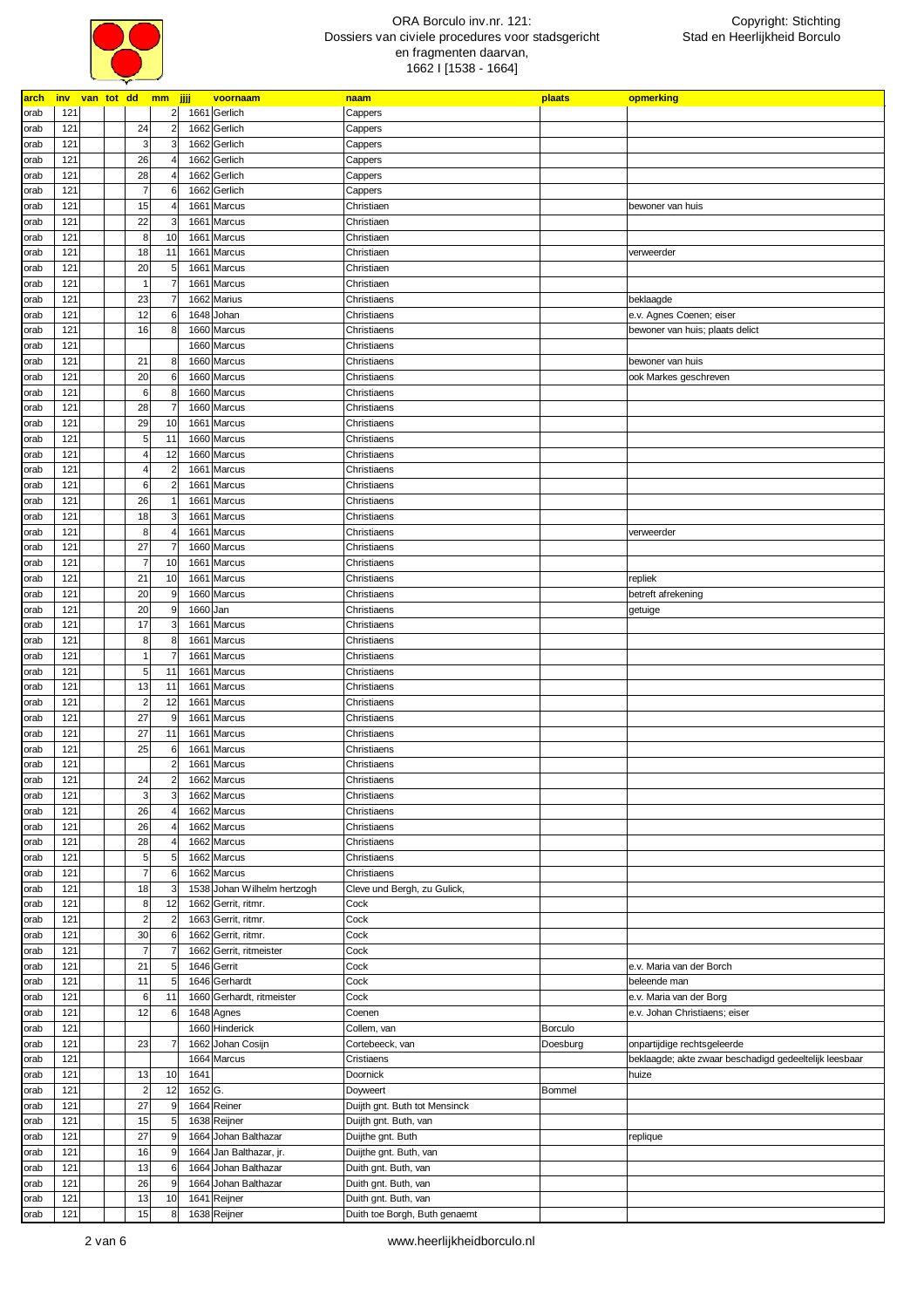

| <u>arch</u> |     |  | inv van tot dd mm jjjj  |                | voornaam                    | naam                                       | plaats         | opmerking                                |
|-------------|-----|--|-------------------------|----------------|-----------------------------|--------------------------------------------|----------------|------------------------------------------|
| orab        | 121 |  | 18                      | 3              | 1538 Georgh                 | Duithe genaemt Buth, van                   |                |                                          |
| orab        | 121 |  | 10                      | $\overline{2}$ | 1580 Georgh                 | Duithe genaemt Buth, van                   |                |                                          |
| orab        | 121 |  | 12                      | 12             | 1588 Georgh                 | Duithe genaemt Buth, van                   |                |                                          |
|             | 121 |  | 15                      | 5              |                             |                                            |                |                                          |
| orab        |     |  |                         |                | 1638 Georgh                 | Duithe genaemt Buth, van                   |                |                                          |
| orab        | 121 |  |                         |                | Lutgert                     | Egberts                                    |                | overleden e.v. Jasper Jansen             |
| orab        | 121 |  | 21                      | 10             | 1661 Wessel                 | Eijll, van                                 |                |                                          |
| orab        | 121 |  | 22                      | 3              | 1661 Wessel                 | Eijll, van                                 |                | kerckmeister                             |
| orab        | 121 |  | $\bf 8$                 | 8              | 1661 Wessel                 | Eijll, van                                 |                |                                          |
| orab        | 121 |  | 21                      |                | 1660 Wessel                 | Eill, van                                  |                | kerkmeester; e.v. Catharina N.N.         |
| orab        | 121 |  | $\overline{7}$          | $\overline{2}$ | 1664 Berent                 | Engbert                                    |                | ca. 22 jaar voetknecht op huize Borculo  |
| orab        | 121 |  | 6                       | 12             | 1664 Engelb.                | Engels                                     |                |                                          |
|             |     |  |                         |                |                             |                                            |                |                                          |
| orab        | 121 |  |                         |                | 1664 Willem                 | Engels                                     |                |                                          |
| orab        | 121 |  | 16                      | 8              | 1660 Willem                 | Engels                                     |                | getuige; ongeveer 40 jaar oud            |
| orab        | 121 |  | 21                      | 8              | 1660 Willem                 | Engels                                     |                |                                          |
| orab        | 121 |  | 5                       | 11             | 1661 Willem                 | Engels                                     |                | getuige; ca. 40 jaar oud                 |
| orab        | 121 |  | 13                      | 11             | 1661 Willem                 | Engels                                     |                |                                          |
| orab        | 121 |  | 27                      | 9              | 1661 Willem                 | Engels                                     |                |                                          |
| orab        | 121 |  | 27                      |                | 1652 Everh.                 | Everwijns                                  | Arnhem         |                                          |
| orab        | 121 |  |                         |                | 1660 Herbert                | Fockinck                                   |                | bijzitter                                |
|             |     |  |                         |                |                             |                                            |                |                                          |
| orab        | 121 |  | 15                      |                | 1638 Herman                 | Fockinck                                   |                |                                          |
| orab        | 121 |  | 24                      |                | 1664 Nicol.                 | Forkinck                                   |                | secretaris                               |
| orab        | 121 |  | $\overline{7}$          | 2              | 1664 Jan Engelbert          | Gelder                                     |                |                                          |
| orab        | 121 |  | 27                      |                | 1664 Johan Engelbert        | Gelder, van                                |                | advocaat                                 |
| orab        | 121 |  | 16                      |                | 1646 Henrijck               | Goetman                                    | Groenlo        | burgermeester                            |
| orab        | 121 |  | 16                      |                | 1646 Henr.                  | Goetman                                    | Groenlo        | burgemeester; beklaagde                  |
|             |     |  |                         |                |                             |                                            |                |                                          |
| orab        | 121 |  | 13                      | 6              | 1664 Derck                  | Groote Veldinck                            |                |                                          |
| orab        | 121 |  | 6                       | 12             | 1664 Derrick                | Groote Veldinck                            |                |                                          |
| orab        | 121 |  | 18                      | 3              | 1538 Johan Wilhelm hertzogh | Gulick, Cleve und Bergh, zu                |                |                                          |
| orab        | 121 |  | 26                      | 9              | 1664 rentmr.                | Haeselbroeck                               |                | bewoner van huis waar delict plaatsvond. |
| orab        | 121 |  | 6                       | 12             | 1664 Jan                    | Haeselbroeck                               |                | bewoner van huis; rentmeester            |
| orab        | 121 |  | 21                      | 10             | 1661 Jan                    | Haeselbroeck                               |                |                                          |
|             | 121 |  | 22                      | 3              | 1661 Jan                    | Haeselbroeck                               |                |                                          |
| orab        |     |  |                         |                |                             |                                            |                | stads rentmeister                        |
| orab        | 121 |  | 8                       | 10             | 1661 Jan                    | Haeselbroeck                               |                | rentmeister; bewoner van huis            |
| orab        | 121 |  | $\overline{2}$          | 12             | 1661 Jan                    | Haeselbroeck                               |                |                                          |
| orab        | 121 |  | 27                      | 11             | 1661 Jan                    | Haeselbroeck                               |                | getuige; 40 jaar oud                     |
| orab        | 121 |  | 25                      | 6              | 1661 Jan                    | Haeselbroeck                               |                |                                          |
| orab        | 121 |  | 3                       |                | 1662 Jan                    | Haeselbroeck                               |                | bewoner van huis                         |
| orab        | 121 |  | 26                      |                | 1662 Jan                    | Haeselbroeck                               |                |                                          |
|             |     |  |                         |                |                             |                                            |                |                                          |
| orab        | 121 |  |                         |                | Jans                        | Haesjens                                   |                | vader van Anna en Hendricksken           |
| orab        | 121 |  |                         |                | Jan                         | Haii                                       |                | e.v. Hendrickie Jaspers; naam onzeker    |
| orab        | 121 |  | $\overline{2}$          | 12             | 1652 Gerrit                 | Harckinck                                  |                | eiser                                    |
| orab        | 121 |  | 5                       | 10             | 1661 rentmeister            | Haselbroeck                                |                |                                          |
| orab        | 121 |  |                         |                | 1660 Sweder                 | Heeckeren, de Rode van                     | <b>Borculo</b> |                                          |
| orab        | 121 |  | 11                      | 5              | 1646 Everhardt              | Heekeren tot Nettelhorst en Enghuesen, van |                | jaartal onzeker                          |
|             | 121 |  | $\overline{\mathbf{3}}$ | 3              | 1648 Gerrit                 | Helle, ter                                 |                | beklaagde                                |
| orab        |     |  |                         |                |                             |                                            |                |                                          |
| orab        | 121 |  | $\overline{7}$          | 6              | 1662 dr.                    | Hellinck                                   |                | advocaat                                 |
| orab        | 121 |  | $\overline{2}$          | 12             | 1652 Pater                  | Hemert, van                                |                | e.v. Anneken de Jongh                    |
| orab        | 121 |  |                         |                | Jan                         | Hendricsen                                 |                |                                          |
| orab        | 121 |  | 30                      | 6              | 1662 Walburg                | Hessels                                    |                | e.v. Conraedt van der Wijck              |
| orab        | 121 |  | 21                      | 5              | 1646 Walburg                | Hessels                                    |                | e.v. Conrad van der Wijck                |
| orab        | 121 |  | 27                      | 9              | 1664 doctor                 | Hessels                                    |                | verwijzing                               |
|             | 121 |  | 27                      | 9              | 1664 Gerrit                 | Hessels                                    |                |                                          |
| orab        |     |  |                         |                |                             |                                            |                |                                          |
| orab        | 121 |  | 26                      | 9              | 1664 Gerrit                 | Hessels                                    |                |                                          |
| orab        | 121 |  | 27                      |                | 1652 Jacobus, doctor        | Hessels                                    |                | beklaagde                                |
| orab        | 121 |  | 21                      | 10             | 1661 Gerrit                 | Hessels                                    |                |                                          |
| orab        | 121 |  | 15                      | 4              | 1661 Gerrit                 | Hessels                                    |                |                                          |
| orab        | 121 |  | 17                      | 3              | 1661 Gerrit                 | Hessels                                    |                |                                          |
| orab        | 121 |  | 5                       | 10             | 1661 Garrytt                | Hessels                                    |                | gildebroeder                             |
|             |     |  |                         |                |                             |                                            |                |                                          |
| orab        | 121 |  | $\boldsymbol{8}$        | 8              | 1661 Gerrart                | Hessels                                    |                |                                          |
| orab        | 121 |  | $\overline{2}$          | 12             | 1661 Gerrit                 | Hessels                                    |                |                                          |
| orab        | 121 |  | 25                      | 6              | 1661 Gerrit                 | Hessels                                    |                |                                          |
| orab        | 121 |  | $\mathbf{3}$            | 3              | 1662 Gerrit                 | Hessels                                    | Borculo        |                                          |
| orab        | 121 |  | 26                      |                | 1662 Gerhard                | Hessels                                    |                |                                          |
| orab        | 121 |  | 16                      |                | 1646 Otto                   | Heteren, van                               | Harderwijk     | jur. dr.                                 |
|             |     |  |                         |                |                             |                                            |                |                                          |
| orab        | 121 |  | 8                       |                | 1661 Meint                  | Hietbrinck                                 |                |                                          |
| orab        | 121 |  | 27                      |                | 1660 Meint                  | Hietbrinck                                 |                | bewoner van huis                         |
| orab        | 121 |  | $\overline{a}$          | 12             | 1661 Meint                  | Hietbrinck                                 |                |                                          |
| orab        | 121 |  | 23                      |                | 1662 Raphael                | Hoedemaeckers                              | Doesburg       | onpartijdige rechtsgeleerde              |
| orab        | 121 |  | $\overline{2}$          | 12             | 1661 Melchior               | Hoedeman                                   |                |                                          |
| orab        | 121 |  | 27                      | $\overline{4}$ | 1652 Godefr.                | Hoenig                                     | Arnhem         |                                          |
|             |     |  |                         |                |                             |                                            |                |                                          |
| orab        | 121 |  |                         |                | 1664 Melchior               | Hoeve                                      |                |                                          |
| orab        | 121 |  | 23                      | $\overline{7}$ | 1662 Henrick                | Hoeve, ter                                 |                |                                          |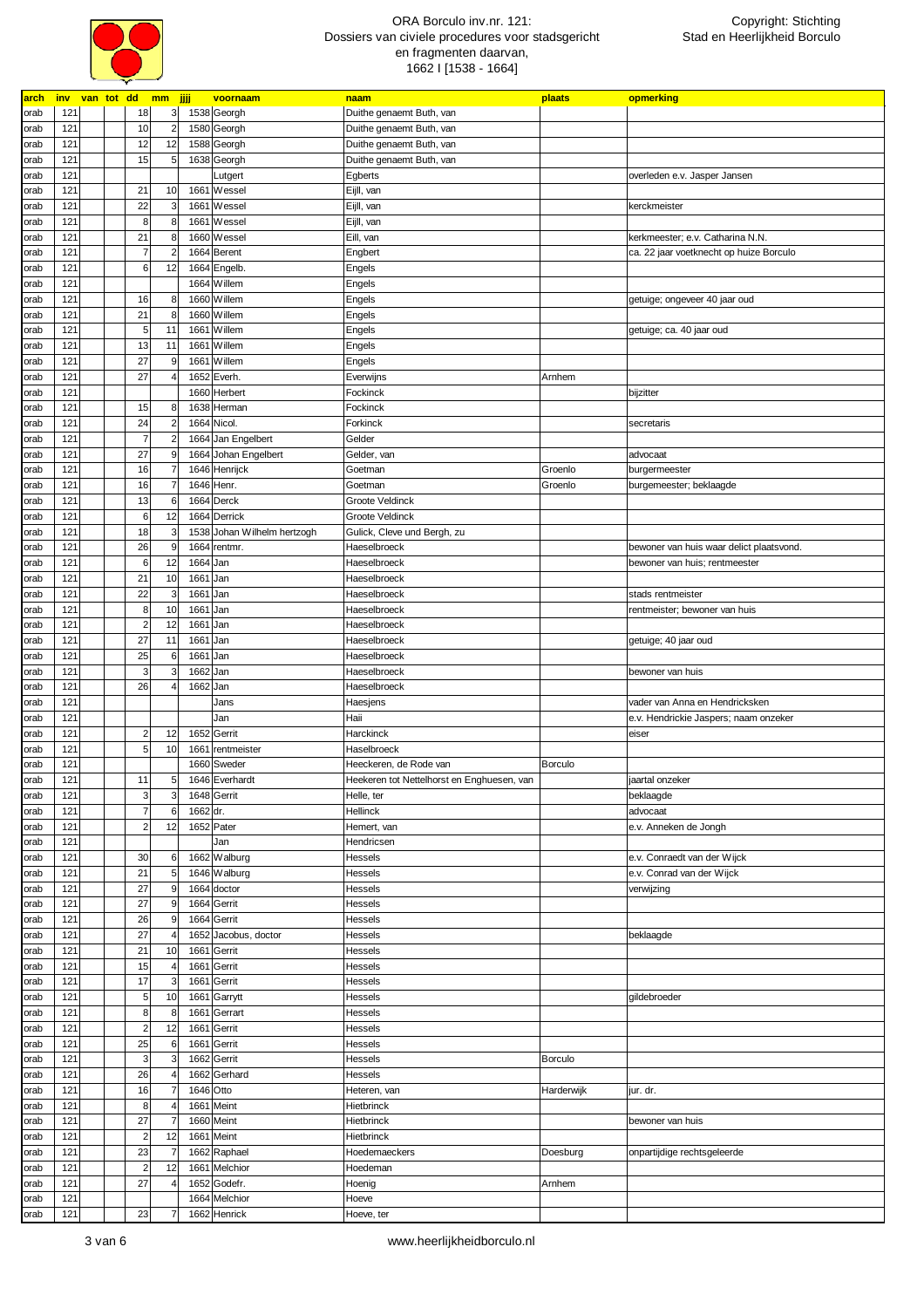

| arch inv van tot dd mm jjjj |     |  |                  |                |           | voornaam                | naam                  | plaats         | opmerking                                         |
|-----------------------------|-----|--|------------------|----------------|-----------|-------------------------|-----------------------|----------------|---------------------------------------------------|
| orab                        | 121 |  | 16               | 8              |           | 1660 Henr.              | Hoeve, ter            |                | procducent; datum onleesbaar                      |
| orab                        | 121 |  |                  |                |           | 1660 Henr.              | Hoeve, ter            |                |                                                   |
| orab                        | 121 |  | 21               | 8              |           | 1660 Henric             | Hoeve, ter            |                | producent                                         |
| orab                        | 121 |  | 20               | 6              |           | 1660 Hendrick           | Hoeve, ter            |                | naam onzeker                                      |
| orab                        | 121 |  | 6                | 8              |           | 1660 Henr.              | Hoeve, ter            |                |                                                   |
| orab                        | 121 |  | 29               | 10             |           | 1661 Henrick            | Hoeve, ter            |                |                                                   |
| orab                        | 121 |  | 5                | 11             | 1660 heer |                         | Hoeve, ter            |                |                                                   |
| orab                        | 121 |  | $\overline{4}$   | $\overline{2}$ |           | 1661 Henrick            | Hoeve, ter            |                |                                                   |
| orab                        | 121 |  | 6                | 2              |           | 1661 Henric             | Hoeve, ter            |                | gedaagde                                          |
| orab                        | 121 |  | 6                |                |           | 1661 Hendrick           | Hoeve, ter            |                |                                                   |
| orab                        | 121 |  | 8                |                |           | 1661 Henrick            | Hoeve, ter            |                | antwoord                                          |
| orab                        | 121 |  | 20               | 5              |           | 1661 Henric             | Hoeve, ter            |                |                                                   |
| orab                        | 121 |  | 8                |                |           | 1661 Henric             | Hoeve, ter            |                |                                                   |
| orab                        | 121 |  | $\overline{7}$   | 10             |           | 1661 Henr.              | Hoeve, ter            |                |                                                   |
| orab                        | 121 |  | 21               | 10             |           | 1661 Henrich            | Hoeve, ter            |                |                                                   |
| orab                        | 121 |  | 22               | 3              |           | 1661 Hendrick           | Hoeve, ter            |                |                                                   |
| orab                        | 121 |  | 8                | 10             |           | 1661 Heidric            | Hoeve, ter            |                |                                                   |
| orab                        | 121 |  | 8                | 8              |           | 1661 Henderik           | Hoeve, ter            |                |                                                   |
| orab                        | 121 |  | 8                | 8              | 1661      |                         | Hoeve, ter            |                |                                                   |
| orab                        | 121 |  |                  |                |           | 1661 Hendrick           | Hoeve, ter            |                |                                                   |
| orab                        | 121 |  | 18               | 11             |           | 1661 Henrick            | Hoeve, ter            |                |                                                   |
| orab                        | 121 |  | 5                | 11             |           | 1661 Hendrick           | Hoeve, ter            |                |                                                   |
| orab                        | 121 |  | 13               | 11             |           | 1661 Henric             | Hoeve, ter            |                |                                                   |
| orab                        | 121 |  | $\overline{2}$   | 12             |           | 1661 Henric             | Hoeve, ter            |                |                                                   |
| orab                        | 121 |  | 27               | 9              |           | 1661 Henr.              | Hoeve, ter            |                |                                                   |
| orab                        | 121 |  | 25               | 6              |           | 1661 Henr.              | Hoeve, ter            |                |                                                   |
| orab                        | 121 |  |                  |                |           | 1661 Henr.              | Hoeve, ter            |                |                                                   |
| orab                        | 121 |  | 24               |                |           | 1662 Henrick            | Hoeve, ter            |                |                                                   |
| orab                        | 121 |  | 3                |                |           | 1662 Henr.              | Hoeve, ter            |                |                                                   |
| orab                        | 121 |  | 26               |                |           | 1662 Henric             | Hoeve, ter            |                |                                                   |
| orab                        | 121 |  | 28               |                |           | 1662 Henric             | Hoeve, ter            |                |                                                   |
| orab                        | 121 |  | 5                | 5              |           | 1662 Henris             | Hoeve, ter            |                |                                                   |
| orab                        | 121 |  | 26               |                |           | 1661 Hendrick           | Hoeve, ter            |                |                                                   |
| orab                        | 121 |  | 17               | 3              |           | 1661 Hendrick           | Hoeve, ter            |                |                                                   |
| orab                        | 121 |  | 3                | 3              |           | 1662 Henderick          | Hoeve, ter            |                |                                                   |
| orab                        | 121 |  | 16               |                |           | 1646 Engelb.            | Hoevel                |                | secretaris 1661                                   |
| orab                        | 121 |  | 20               | 6              |           | 1660 Melcher            | Hoeveman              |                |                                                   |
| orab                        | 121 |  | 6                |                |           | 1661 Melchior           | Hoeveman              |                |                                                   |
| orab                        | 121 |  | 8                |                |           | 1661 Melchior           | Hoeveman              |                |                                                   |
| orab                        | 121 |  | 17               | 3              |           | 1661 Melchior           | Hoeveman              |                |                                                   |
| orab                        | 121 |  | 22               | 3              | 1661      | Melchior                | Hoeveman              |                |                                                   |
| orab                        | 121 |  | 8                | 8              | 1661      |                         | Hoeveman              |                |                                                   |
| orab                        | 121 |  | 26               |                |           | 1661 Melcher            | Hoevemans             |                |                                                   |
| orab                        | 121 |  |                  |                |           | 1660 Rotger             | Hoeven, van der       |                | bijzitter                                         |
| orab                        | 121 |  | 21               | 8              | 1660 Jan  |                         | Hoffsinck, ten        |                | naam onzeker                                      |
| orab                        | 121 |  |                  |                |           | 1660 Johan              | Holte, van der        | <b>Borculo</b> |                                                   |
| orab                        | 121 |  | 24               |                |           | 1664 Aeltjen            | Horst, ter            |                | 34 jaar oud; getuige                              |
| orab                        | 121 |  | 16               | 9              |           | 1664 Aeltjen            | Horst, ter            |                | e.v. Willem Cornelis de Wijn, omtrent 36 jaar oud |
| orab                        | 121 |  | 6                | 8              |           | 1660 Melchior           | Hoveman               |                |                                                   |
| orab                        | 121 |  | $\overline{2}$   | 12             | 1652 Jan  |                         | Hunnepen, van         |                | ordeldrager                                       |
| orab                        | 121 |  |                  |                |           | Anna                    | Jansen                |                | dochter van Jans Haesjens                         |
| orab                        | 121 |  |                  |                |           | Hendricksken            | Jansen                |                | dochter van Jans Haesjens                         |
| orab                        | 121 |  |                  |                |           | Jasper                  | Jansen                |                | overleden e.v. Lutgert Egberts                    |
| orab                        | 121 |  |                  |                |           | Egbert                  | Jansen van Gaerst     |                |                                                   |
| orab                        | 121 |  | 11               | 5 <sub>5</sub> |           | 1646 Huebert            | Janssen               |                | leenman                                           |
| orab                        | 121 |  |                  |                |           | Hendrickie              | Jaspers               |                | e.v. Jan Haii                                     |
| orab                        | 121 |  |                  |                |           | Judith                  | Jaspers               |                | e.v. Writsart van Tongeren                        |
| orab                        | 121 |  |                  |                |           | Jenneken                | Jaspers               |                |                                                   |
| orab                        | 121 |  |                  |                |           | Egbert                  | Jaspers Telvoren      |                | ongedateerde akte                                 |
| orab                        | 121 |  | 12               | 6              |           | 1648 Anneken            | Jochums               |                | gedaagde                                          |
| orab                        | 121 |  | $\overline{a}$   | 12             |           | 1652 Corn.              | Joengbloet            | <b>Bommel</b>  |                                                   |
| orab                        | 121 |  | $2 \overline{2}$ | 12             |           | 1652 Anneken            | Jongh, de             |                | e.v. Pater van Hemert; verweerder                 |
| orab                        | 121 |  | $\,6$            |                |           | 1661 Berent             | Kaelenkamp            |                |                                                   |
| orab                        | 121 |  | 27               | 9              |           | 1664 Henric             | Keppell, te           |                | verwijzing                                        |
| orab                        | 121 |  | 13               | 10             | 1641      |                         | kercke, die           | Rijssen        | plaats van graf                                   |
| orab                        | 121 |  |                  |                |           | 1660 Jacob, meister     | Klinck                |                | richter                                           |
| orab                        | 121 |  | 21               | 10             |           | 1661 Gerrit             | Kock                  |                | ritmeester                                        |
| orab                        | 121 |  | 15               |                |           | 1661 Gerrit, ritmeister | Kock                  |                | verklaring                                        |
| orab                        | 121 |  | 17               |                |           | 1661 Gerrit, ritmeister | Kock                  |                | ook Cock geschreven                               |
| orab                        | 121 |  | 27               | 9              |           | 1664 Berent             | Laerbergh, Schulte te |                | getuige                                           |
| orab                        | 121 |  | 13               | 6              |           | 1664 Berent             | Laerbergh, Schulte te |                | oud ca. 30 jaar; getuige                          |
| orab                        | 121 |  | 16               |                |           | 1646 Joost              | Lansinck              |                | richter, eiser                                    |
|                             |     |  |                  |                |           |                         |                       |                |                                                   |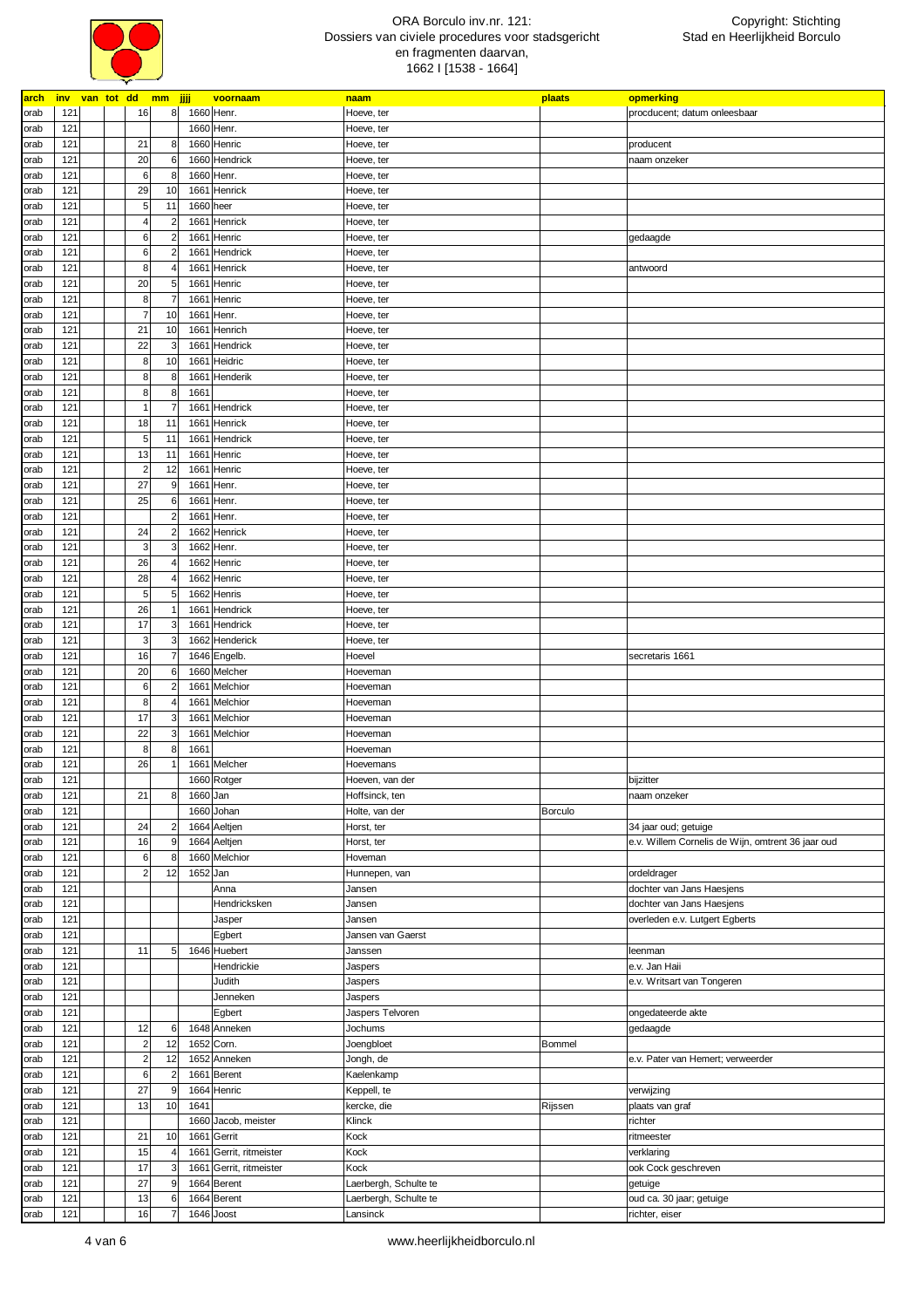

| arch | <b>inv</b> | van tot dd mm jjjj      |                            | voornaam                  | naam                                 | plaats               | opmerking                                  |
|------|------------|-------------------------|----------------------------|---------------------------|--------------------------------------|----------------------|--------------------------------------------|
| orab | 121        | 8                       | $\overline{4}$             | 1661 Wolter, doctor       | Lansinck                             |                      | burgemeester                               |
| orab | 121        | $\overline{2}$<br>12    | 1661 dr.                   |                           | Lansinck                             |                      |                                            |
| orab | 121        | 16<br>$\overline{7}$    |                            | 1646 Joost                | Lansinck                             |                      | richter; klager                            |
| orab | 121        | 16                      |                            | 1646 Wolter               | Lansinck                             | Lochum               | secretaris                                 |
| orab | 121        | 27                      |                            | 1660 Wolter               | Lanssinck                            | Lochem               |                                            |
| orab | 121        | 21<br>3                 |                            | 1664 Herman               | Leuwerden, van                       |                      | klager                                     |
| orab | 121        | 10                      | $\overline{2}$             | 1580 Albert               | Levelt                               | <b>Stift Munster</b> | stadhouder                                 |
| orab | 121        | 12<br>12                |                            | 1588 Albert               | Levelt                               | <b>Stift Munster</b> | stadhouder; jaartal onzeker                |
| orab | 121        | 27<br>9                 |                            | 1664 Herman               | Leverden, van                        |                      | verwijzing                                 |
|      | 121        | 6<br>12                 |                            | 1664 Otto graeff          | Limborgh                             |                      |                                            |
| orab |            |                         |                            |                           |                                      |                      | abdisse te Broechenhorst                   |
| orab | 121        | 15<br>5                 |                            | 1638 Agnes Maria gravinne | Limborgh ende Bronckhorst            |                      |                                            |
| orab | 121        | 22                      | $\overline{2}$             | 1664 Otto graeff          | Limborgh ende Bronckhorst, etc., toe |                      |                                            |
| orab | 121        | 27                      | 9                          | 1664 Otto graeff          | Limborgh ende Bronckhorst, toe       |                      | tegenwoordig heer van Borculo              |
| orab | 121        | 15<br>8                 |                            | 1638 Otto graeff          | Limborgh ende Bronckhorst, toe       |                      |                                            |
| orab | 121        | 21                      | 5 <sup>1</sup><br>1646     |                           | Loessinck                            |                      | erve                                       |
| orab | 121        |                         |                            | 1660 rittermeister        | Mannen                               | Borculo              | naam onzeker                               |
| orab | 121        | 18<br>3                 |                            | 1538 Gerh,                | Manten                               |                      | gerichtsscriba                             |
| orab | 121        | 10                      | $\overline{2}$             | 1580 Gerh.                | Manten                               |                      | gerichtsscriba                             |
| orab | 121        | 15                      | 5 <sub>l</sub>             | 1638 Gehr.                | Manten                               |                      | gerichtsscriba                             |
| orab | 121        | 15<br>8                 |                            | 1638 Gerh.                | Manten                               | Diepenheim           | gerichtsschrijver                          |
| orab | 121        | 15                      | 8                          | 1638 Gerrit               | Marquerinck                          |                      |                                            |
| orab | 121        | 17<br>3                 |                            | 1659 Eefken               | Mecheler                             |                      | beklaagde                                  |
| orab | 121        | $\overline{c}$<br>12    | 1661                       |                           | Meilink                              |                      | burgemeester                               |
|      | 121        | 27                      | $\mathsf{g}$               | 1664 Cornelis             |                                      |                      |                                            |
| orab |            |                         |                            |                           | Mein, de                             |                      | naam onzeker                               |
| orab | 121        |                         |                            | 1660 Johan                | Mengden, van                         | Borculo              |                                            |
| orab | 121        | 27<br>9                 | 1664                       |                           | Mensinck                             |                      | havesaethe                                 |
| orab | 121        |                         |                            | 1660 Johan                | Mensinck                             | <b>Borculo</b>       |                                            |
| orab | 121        | 11                      | 5 <sub>l</sub>             | 1646 Conraedt             | Munster, van                         |                      | leenman                                    |
| orab | 121        | 6<br>11                 |                            | 1660 Herman, dr.          | Munster, van                         |                      |                                            |
| orab | 121        | 21<br>8                 |                            | 1660 Catharina            | N.N.                                 |                      | e.v. Wessel van Eijll; leeftijd onleesbaar |
| orab | 121        | $5\overline{5}$<br>11   | 1646                       |                           | Nettelhorst                          |                      | huize                                      |
| orab | 121        | 15<br>8                 |                            | 1638 Lambert              | O, van                               |                      | naam weggevallen door schade               |
| orab | 121        | 12<br>8                 | 1662 dr.                   |                           | Oeveljunck                           |                      | gevolmachtigde                             |
| orab | 121        | $\overline{\mathbf{c}}$ | $\overline{2}$             | 1663 Joan Bernardt        | Oeveljunck                           |                      | specificatie van kosten                    |
| orab | 121        | 12<br>$\overline{a}$    |                            | 1661 Johan Bernardt       | Oeveljunck                           |                      | jur. dr.                                   |
| orab | 121        | 27                      | 9<br>1661                  | dr.                       | Oeveljunck                           |                      | namens Henr. ter Hoeve                     |
| orab | 121        | 27<br>11                | 1661                       | doctor                    | Oeveljunck                           |                      |                                            |
|      |            |                         |                            |                           |                                      |                      |                                            |
| orab | 121        | 24                      | $\overline{2}$<br>1662 dr. |                           | Oeveljunck                           |                      |                                            |
| orab | 121        | 3<br>3                  |                            | 1648 Mechtelt, juffer     | Ouden, den                           |                      | e.v. Francois Paran                        |
| orab | 121        | 3                       | $\overline{\mathbf{3}}$    | 1648 Francois             | Paran                                |                      | e.v. Mechtelt den Ouden                    |
| orab | 121        | 17<br>3                 |                            | 1659 Herman               | Planten                              |                      | klager                                     |
| orab | 121        | 15                      | 1661                       | Peter, capitein           | Rasenbergh, van                      |                      |                                            |
| orab | 121        | 13<br>10                | 1641                       | Clemens, joncker          | Rechteren, van                       |                      | jaartal niet vermeld                       |
| orab | 121        |                         |                            | 1660 Gerardus             | Recke                                |                      |                                            |
| orab | 121        |                         |                            | 1660 Johan                | Reijger                              |                      |                                            |
| orab | 121        | 27<br>4                 |                            | 1652 Henrick              | Reppel, te                           |                      |                                            |
| orab | 121        |                         |                            | 1660 Sweder               | Rode van Heeckeren, de               | Borculo              |                                            |
| orab | 121        | 6                       | $\overline{2}$<br>1661     | Jan, meester              | Scheeper                             |                      | ook Scheper geschreven                     |
| orab | 121        | 23<br>$\overline{7}$    | 1662 Jan                   |                           | Scheper                              |                      |                                            |
|      | 121        |                         | 1664 Jan                   |                           | Scheper                              |                      |                                            |
| orab |            |                         |                            |                           |                                      |                      |                                            |
| orab | 121        | 8<br>16                 | 1660 Jan                   |                           | Scheper                              |                      |                                            |
| orab | 121        |                         |                            | 1660 Jan, mr.             | Scheper                              |                      | ongeveer 60 jaar oud                       |
| orab | 121        | 28                      |                            | 1660 Jan, meister         | Scheper                              |                      |                                            |
| orab | 121        | $\bf 8$<br>4            | 1661                       | Jan                       | Scheper                              |                      |                                            |
| orab | 121        | 21<br>10                | 1661                       | Jan                       | Scheper                              |                      |                                            |
| orab | 121        | 20<br>$\overline{9}$    | 1660 Jan                   |                           | Scheper                              |                      | van Dales                                  |
| orab | 121        | 15<br>4                 | 1661                       | Jan, meister              | Scheper                              |                      |                                            |
| orab | 121        | 18<br>11                | 1661                       | Jan                       | Scheper                              |                      |                                            |
| orab | 121        | 5<br>11                 | 1661 Jan                   |                           | Scheper                              |                      |                                            |
| orab | 121        | 11<br>13                | 1661                       | Jan                       | Scheper                              |                      | getuige; 60 jaar oud                       |
| orab | 121        | 12<br>$\overline{a}$    | 1661 Jan                   |                           | Scheper                              |                      |                                            |
|      | 121        | 27<br>9                 | 1661 Jan                   |                           |                                      |                      |                                            |
| orab |            |                         |                            |                           | Scheper                              |                      | getuige; in de 60 jaar oud                 |
| orab | 121        | $\mathbf{3}$<br>3       |                            | 1662 Jan, mr.             | Scheper                              |                      |                                            |
| orab | 121        | 24                      | $\overline{2}$             | 1664 Cosijn               | Schimmelpenninck                     |                      | drost                                      |
| orab | 121        | 12<br>6                 |                            | 1664 Casijn               | Schimmelpenninck                     |                      | drost der heerlijkheid Borculo             |
| orab | 121        | 27<br>9                 | 1664 Jan                   |                           | Schothorst, te                       |                      | getuige                                    |
| orab | 121        | 6<br>13                 | 1664 Jan                   |                           | Schothorst, te                       |                      | oud ca. 60 jaar; getuige                   |
| orab | 121        | 11<br>6                 |                            | 1660 Gerhardt             | Schulte                              |                      | chirurgijn                                 |
| orab | 121        | 27<br>$\overline{9}$    |                            | 1664 Berent               | Schulte te Laerbergh                 |                      | getuige                                    |
| orab | 121        | 13<br>6                 |                            | 1664 Berent               | Schulte te Laerbergh                 |                      | oud ca. 30 jaar; getuige                   |
| orab | 121        | 12<br>$\overline{a}$    | 1661                       |                           | Sluiter                              |                      | burgemeester                               |
| orab | 121        | 27<br>9                 |                            | 1664 Gerrit               | Speckinck                            |                      |                                            |
|      |            |                         |                            |                           |                                      |                      |                                            |